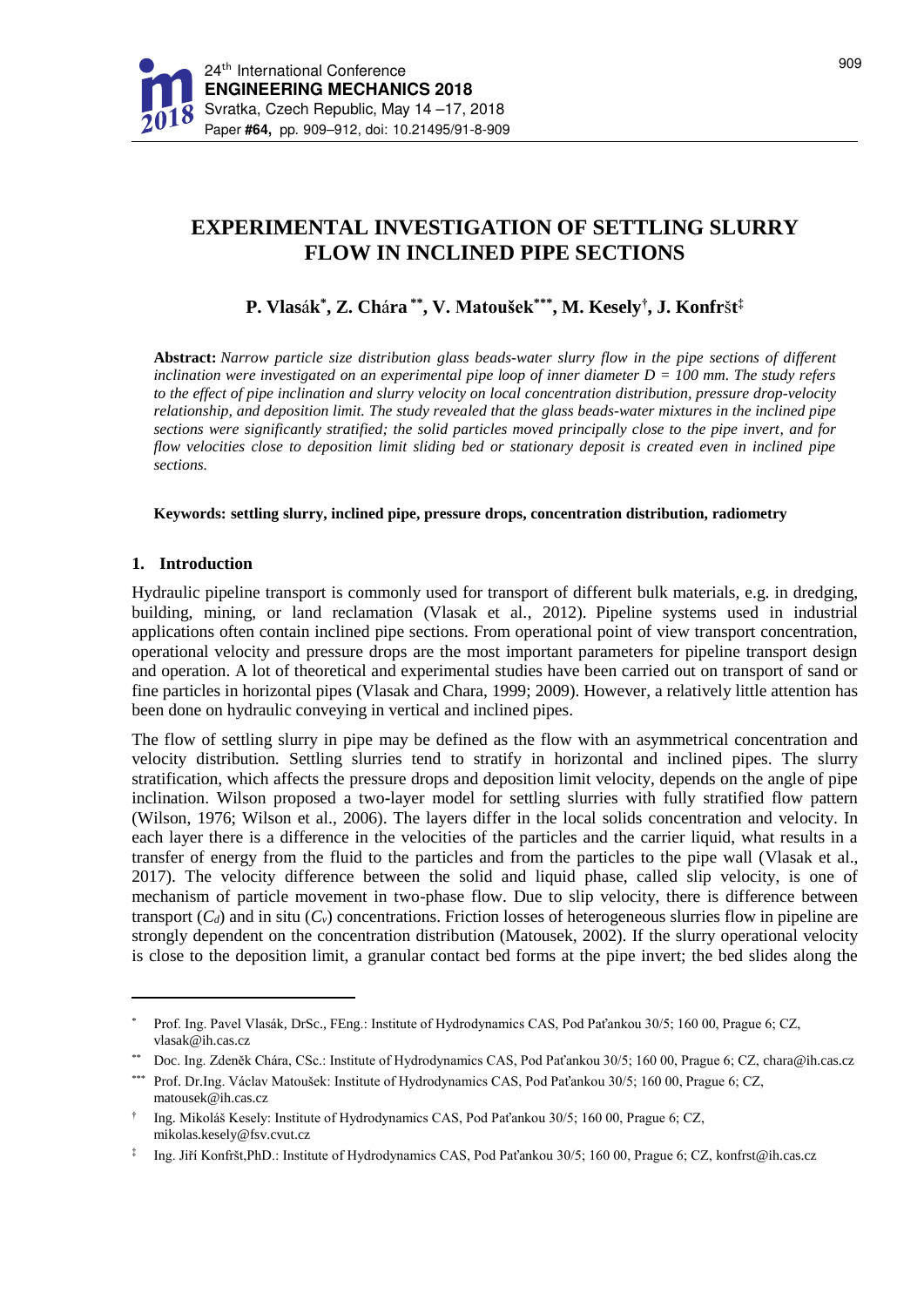pipe wall at velocities above the deposition limit and bed forms a stationary deposit below the deposition limit velocity. The contact bed is important contributor to solid friction in settling slurry flow.

#### **2. Experimental Equipment and Material**

The experimental investigation was carried out on the pipe loop of inner diameter  $D = 100$  mm with horizontal and inclinable pipe sections. The total length of the loop was 93 m, the inclinable U-tube was used to determine the volumetric transport concentration  $C_d$  of the conveyed slurry. Glass viewing sections were used to study the slurry flow behaviour and deposition limit velocity *Vdl*. Slurry flow was measured simultaneously in the ascending and the descending legs of the inclinable U-tube at slopes *α* varying from -45° to 45°. The pressure drops were measured by Rosemount 1151DP transmitters, slurry velocity was measured by a Krohne OPTIFLUX 5000 magnetic flow meter. The loop was equipped with gamma-ray density meters controlled by a computer. The studied slurry consisted of glass beads B134 (particle mean diameter  $d_{50} = 0.18$  mm,  $d_{18} = 0.16$  mm,  $d_{84} = 0.24$  mm, particle density  $\rho_p = 2460$  kg m<sup>-3</sup>) and water, the transport volumetric concentration *C<sup>d</sup>* ranged from 11 to 36%.



*Fig. 1: Effect of the inclination angle*  $\alpha$  *<i>and flow velocity V on frictional pressure drops*  $i_{\alpha}$  ( $C_d$  = 0.25).

#### **3. Pressure gradient**

The most important flow parameter for transport pipeline design seems to be pressure drops, which depend on slurry concentration *C* and flow velocity *V*, on conveyed particles and pipeline physical parameters, and of course on angle of the pipe inclination *α*. The effect of pipe inclination on the pressure drops can be determined by using some semi-empirical correlations adapted to inclined pipes (Shook and Roco, 1991; Doron et al., 1997). Well known Worster and Denny (1955) equation quantifies the effect of pipe inclination, *α*, on the total pressure drop, *I* = *dP/dL*, based on "the solids effect", i.e. the difference in pressure gradients between slurry and carrier liquid,  $\Delta I = i_s - i_l$ . For inclination  $\alpha$  it is given as

$$
-\Delta I_{\alpha} = -\Delta I_0 \cdot \cos \alpha + (\rho_s - \rho_L) \cdot g \cdot \sin \alpha, \qquad (1)
$$

where index *s* and *L* means slurry and liquid respectively,  $\alpha$  and  $\theta$  inclined and horizontal flow respectively, *ρ* is the density, and *g* is the gravitational acceleration. The angle *α* has positive values in an ascending pipe and negative values in descending pipe. The solids effect on the pressure drops in inclined flow is a sum of two contributions – the frictional pressure drops and the hydrostatic pressure (the second term on right-hand part of Eq. 1). The frictional pressure drops *if,α* in the inclined pipe (the first term on right-hand part of Eq. 1) are

$$
i_{f,\alpha} = i_{L,0} + (i_{s,0} - i_{L,0}) \cdot \cos \alpha. \tag{2}
$$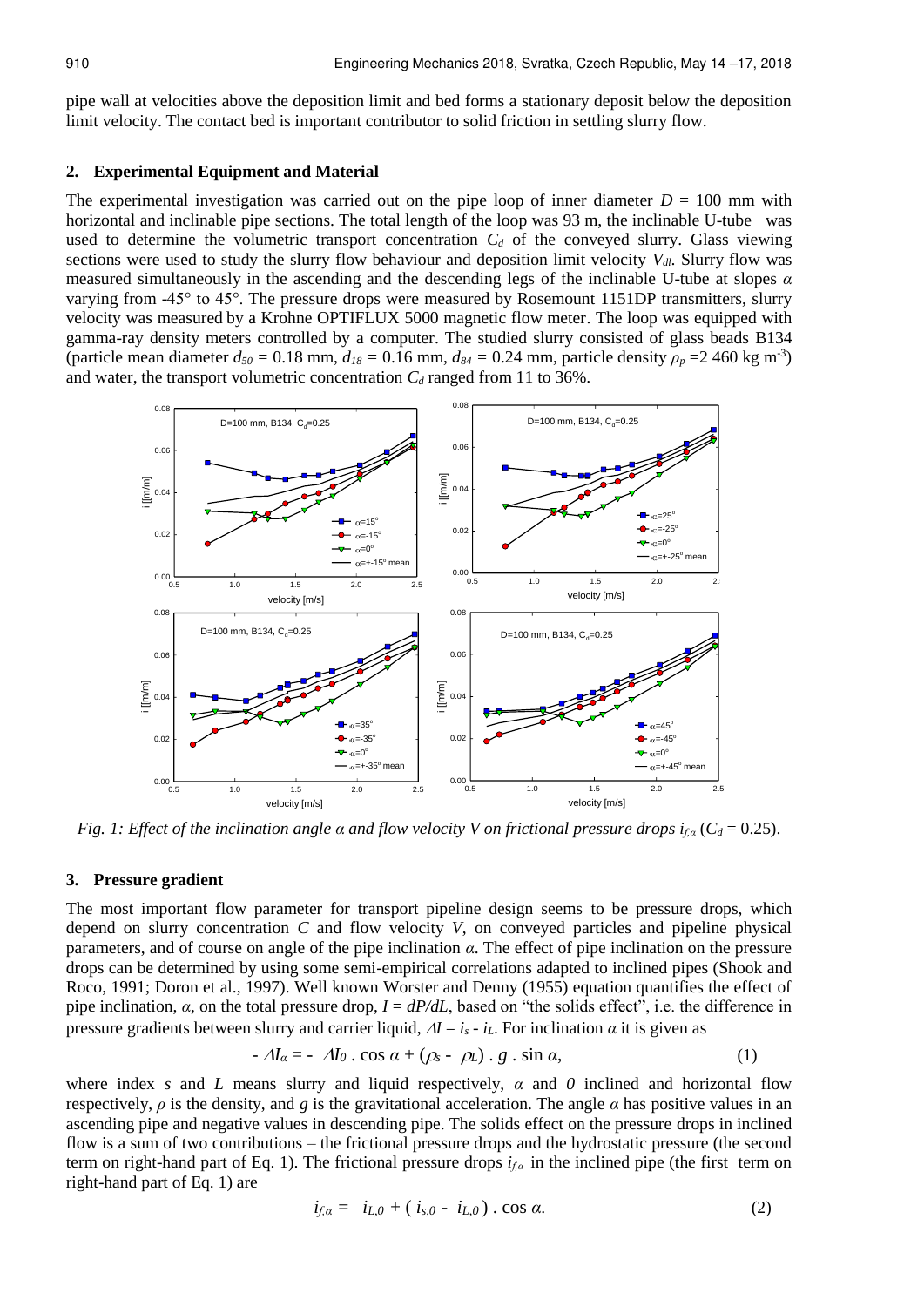From Eq. (2) it follows that the frictional pressure drops at the same inclination angle should be the same for a positive or a negative slope, the slurry flow behaviour in ascending and descending pipe sections should be also the same, including the distribution of solids in a pipe cross section. It is in contradiction with experimental results, which shows that concentration distribution in ascending and descending pipes are different, and concentration profiles are sensitive to the angle of pipe inclination. The effect of pipe inclination *α* on frictional pressure drops  $i<sub>f</sub>$  is illustrated in Fig. 1 for glass beads slurry of transport concentration  $C_d = 0.25$ . From pressure drop–velocity relationship follows that difference between ascending and descending flow and between horizontal and inclined flow increases from horizontal flow up to about inclination angle  $\alpha = 25^{\circ}$ , then slowly decreases. The difference decreases also with increasing flow velocity *V*. Maximum difference between horizontal and inclined flow are reached for slurry velocity close to the deposition limit *Vdl*. Frictional pressure drops in the ascending pipe are higher than that in the descending pipe, the difference decreases with increasing velocity and inclination.

#### **4. Local Concentration Distribution**

Effect of pipe inclination on concentration distribution, slurry flow behaviour, pressure drops, and deposition limit velocity of settling slurry flow was confirmed by measurement of chord-averaged local concentration  $c_v$  / *y* profiles. The concentration profiles confirmed the stratified flow pattern in inclined pipe sections (Krupicka and Matousek, 2014; Vlasak et al., 2016; 2017). Local concentration reached maximum near the pipe invert, however, for ascending and descending pipe and flow velocities  $V \approx 2.0$ m/s (i.e. above the deposition limit  $V_d \approx 1.5$  m/s), slope of concentration profile increased with increasing inclination angle  $\alpha$ , see Fig. 2 (upper panel left). Similar flow pattern was observed for velocities  $V \approx 1.45$ m/s, i.e. close to deposition limit (upper panel right). For  $V < V_{dl}$  and  $\alpha < 30^{\circ}$ , a sliding or stationary beds were observed in ascending pipe and transport concentration  $C_d = 0.25$ . For higher inclination angles  $(a > 30^{\circ})$  the sliding bed disappears. Similar behaviour was observed for lower concentration  $(C_d = 0.11)$ , both for ascending and descending pipe sections, see Fig. 2 lower panel right.



*Fig. 2: Effect of the pipe inclination* α *on chord-averaged local concentration profiles.*

Difference between ascending and descending flows is illustrated in Fig. 3. For low inclination angle  $\alpha = \pm 15^{\circ}$  and velocity  $V < V_{d*l*}$  a bed deposit was observed in both ascending and descending pipe legs. Bed layer in descending pipe reached substantially lower local concentration *c<sup>v</sup>* and deposit height *y* than that in ascending pipe ( $c_v \approx 0.60$  instead 0.75, and  $y/D \approx 0.2$  instead 0.4). For velocity  $V \approx V_{dd}$  a very thin deposit was observed in ascending pipe only. For higher inclination angle  $(a > \pm 35^{\circ})$  no deposit was observed. Similarly as it was confirmed for pressure drops, the effect of pipe inclination for low values of inclination angle  $\alpha$  is not significant (Vlasak et al., 2014b; 2016; 2017). The local concentration in ascending pipe section is always higher than that in descending pipe section.